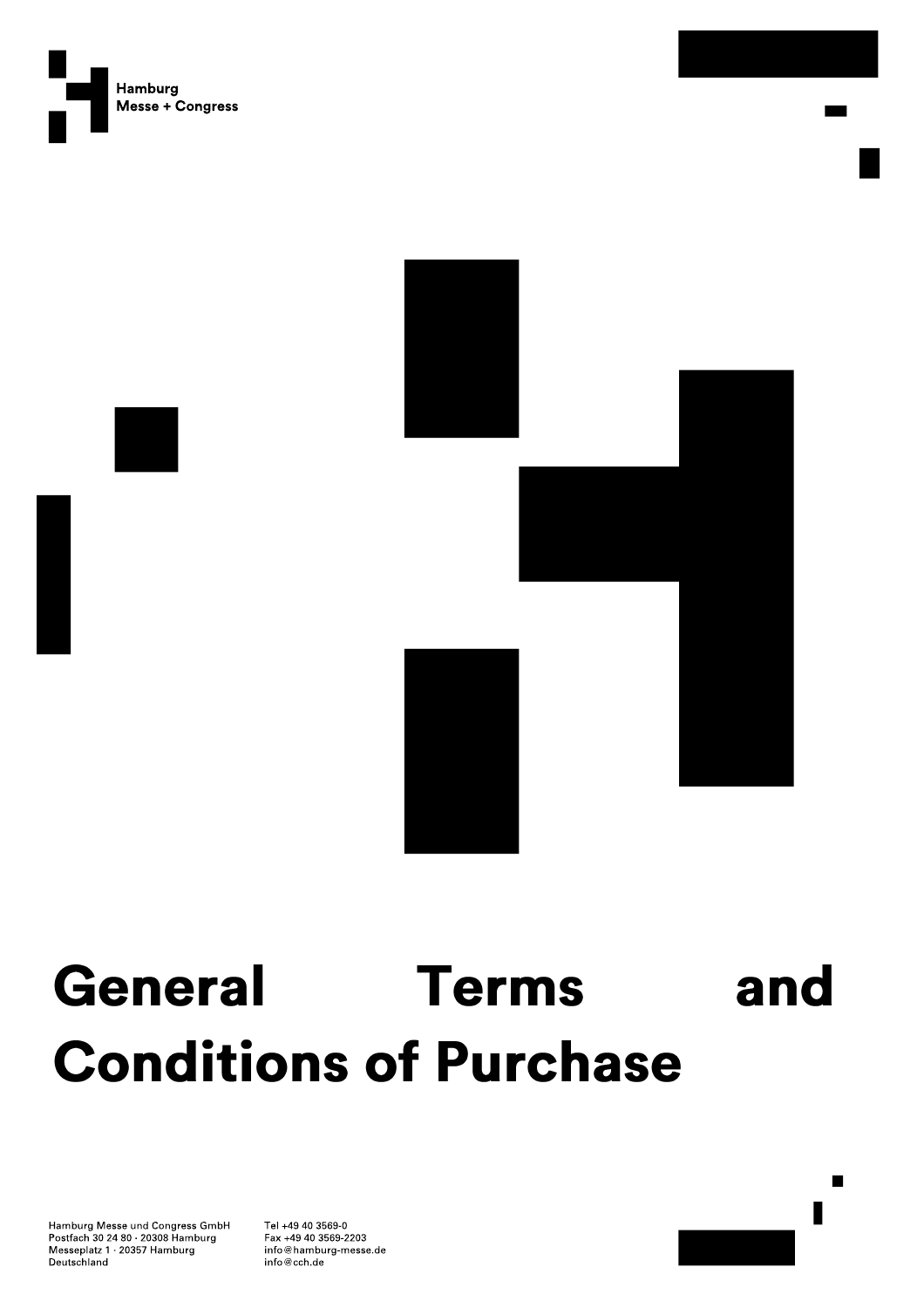

## 1. Scope<br>1.1 The pu

- The purchase of goods and services is governed by these General Terms And Conditions Of Purchase as well as the German Contracting Terms for Supplies and Services Part B (Allgemeine Vertragsbedingungen für die Ausführung von Leistungen, "VOL/B"). In case of any discrepancies between applicable provisions, the provisions of these General Terms and Conditions of Purchase shall take precedence. Any construction work as defined by the German Construction Contract Procedure Regulations, Part B (Vergabe- und Vertragsordnung für Bauleistungen Teil B, "VOB/B") shall be subject to HMC's Additional Terms And Conditions Regarding VOB/B.
- 1.2 The parties to this Contract are Hamburg Messe und Congress GmbH ("HMC") and its Contractor and/or other third party (e.g. an agency), if not one and the same ("Contractor"). To improve readability, this document does not use the masculine, feminine and non-binary grammatical forms concurrently. All words referring to individuals apply to all gender identities.
- 1.3 These General Terms and Conditions of Purchase apply to the exclusion of any others; HMC does not recognise, and hereby contradicts any differing or conflicting conditions of the Contractor's unless HMC explicitly (by way of exception) agrees to them in writing.
- 1.4 The HMC Technical Conditions Of Delivery and/or any other terms and conditions of delivery agreed with HMC, as well as the HMC House Rules apply in addition to these General Terms and Conditions of Purchase, ranking in priority to VOL/B and VOL/L. The Contractor shall ensure that its employees, vicarious or auxiliary agents, subcontractors, authorised representatives or any other third parties it engages will comply with and are bound without limitation by the General Terms And Conditions Of Purchase, Technical Conditions Of Delivery and/or other conditions of delivery agreed between the parties, as well as the House Rules.
- 1.5 These General Terms and Conditions of Purchase exclusively apply to companies, legal entities under public law, or special funds under public law as defined in the German Civil Code ("BGB"), Sec. 310 (1).
- 2. Conclusion of contract / Contractor obligations / minimum wage
- 2.1 HMC's orders or supplements, extensions, amendments, variances etc. thereof (below referred to as "orders"), which HMC may request at any time, must be made or confirmed in text format at the least (post, fax or e-mail) by HMC's purchasing department. Otherwise, they will not be legally binding.
- 2.2 If orders are not confirmed by the Contractor within five days, HMC is entitled but not obliged to assume the Contractor's performance.
- 2.3 If the Contractor instructs any third parties (e.g. subcontractors, agencies or freelancers) in connection with the execution of the order and/or permits any third parties to prepare, execute and/or process the order, the Contractor hereby undertakes, on the first request of HMC, to fulfil the obligations incumbent on the third party or third parties towards HMC. The Contractor is obliged to accept the actions and declarations of the third party as its own against itself. The Contractor may not transfer its contractual obligations to others without HMC's prior written approval.

2.4 The parties are aware that within the framework of the German Minimum Wage Act (MiLoG), HMC ("Principal") may be liable regarding payment of minimum wages in accordance with MiLoG to employees of the Contractor and of subcontractors commissioned by the Contractor for the provision of services.

The Contractor is fully aware of the provisions of MiLoG. The Contractor agrees to take all necessary measures to comply with the provisions of MiLoG, and to do so without restriction. To the extent that the Contractor uses subcontractors (such as providers of rental equipment) for the provision of services, the Contractor shall take all necessary measures to ensure that the subcontractors likewise comply with the provisions of MiLoG. While complying with all statutory provisions, the Contractor grants to HMC the right to monitor compliance with the provisions of MiLoG. Upon request the Contractor must therefore submit suitable evidence of its compliance with MiLoG. For each culpable violation of the above obligations, the Contractor shall pay to the Principal an appropriate contractual penalty, the amount of which will be set by the Principal in text form, and the fairness of which may be examined by the competent court of law, including its amount. All other claims remain unaffected. However, half of any contractual penalty imposed will be counted towards any corresponding claim for damages.

The Contractor agrees, on HMC's first request, to fully indemnify HMC against all claims asserted against HMC by third parties due to or in connection with violations of MiLoG by the Contractor and/or vicarious agents of the Contractor's. This applies in particular to claims against HMC pursuant to MiLoG, Sec. 13 in conjunction with the German Act on the Posting of Workers ("AEntG"), Sec. 14, and to any retroactive payments of social security contributions and resulting fines.

#### **Prices**

- 3.1 The agreed prices are fixed prices. They include insurance costs, freight charges, customs duty, packaging costs and other charges or ancillary services at place of fulfilment/delivery point HMC. General discounts on list prices or on the prices of serial brands are to be granted to HMC, as well. For packaging which is returned carriage paid, the full amount invoiced shall be credited to HMC.
- 3.2 All deliveries and services to be provided by the Contractor in accordance with the order will be deemed to be compensated by the agreed price. This also comprises all statutory requirements and documentation and those necessary for operation, use, set-up, assembly, working, processing, storage, maintenance and repair. Any required official permits must be obtained from the authorities by the Contractor at its own expense and risk.

#### **Deadlines**

- 4.1 All agreed delivery and performance deadlines are binding. They are be understood as time of arrival at destination point. HMC must be notified immediately as soon as compliance with these deadlines is or appears to be jeopardised.
- 4.2 In the event of non-compliance with delivery and performance deadlines with no subsequent deadline being set, HMC may, at its option, either continue to demand delivery / performance and compensation for the delay, or compensation for non-fulfilment, and withdraw from the contract. Any additional costs arising from this shall be borne by the Contractor.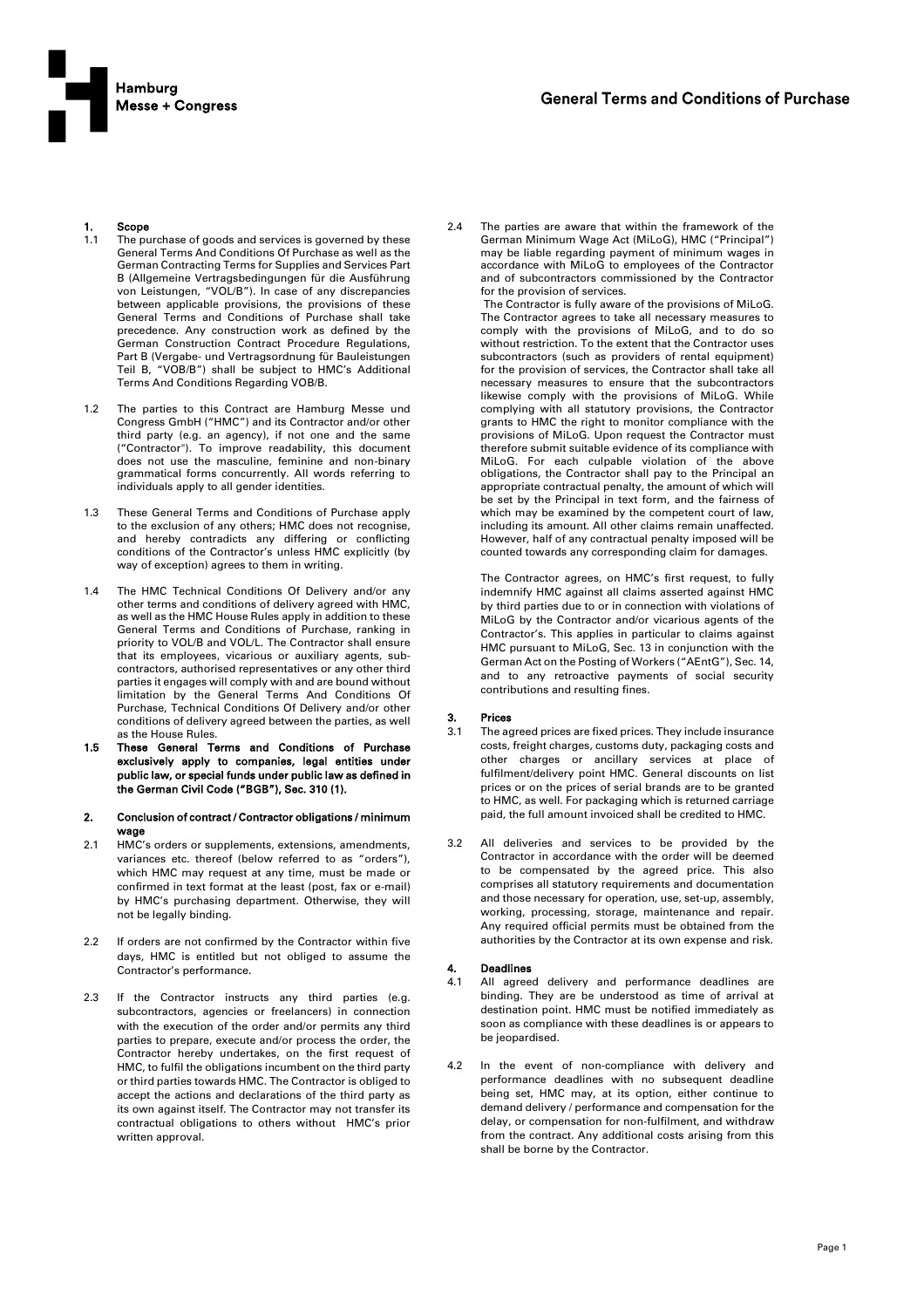

.

4.3 In the event of a delay in delivery, HMC may, after having submitted a written warning, determine at its own discretion an appropriate contractual penalty payable by the Contractor and notify the Contractor in written form accordingly. In case of a legal dispute, the amount and fairness of the contractual penalty may be examined by the competent court of law. If performance is delayed more than one week after a penalty has been determined and communicated, HMC may set a new penalty, and continue to do so week after week. All other claims of HMC shall remain unaffected. However, the contractual penalty imposed shall be counted towards any corresponding claim for damages resulting from the delay as per Clause 4.2.

#### 5. Deliveries, services, storage and acceptance

- 5.1 Each delivery must include a packing slip or bills of delivery bearing the HMC order number. Packing slips and bills of delivery must contain correct information on all related goods and packaging, as well as specifications and a description of the goods. The consignments must be free of freight charges for HMC. Freight charges to be paid in advance by HMC will be invoiced to the Contractor. HMC explicitly reserves the right to accept or decline excess or under-deliveries.
- 5.2 HMC will inspect deliveries to ensure that the agreed quantities and product types have been delivered and/or there are no defects. This will be limited to an inspection of the incoming goods by external appraisal. HMC must only give notice of defects which are clearly noticeable during the external inspection (transport damage, obviously incorrect deliveries or under-deliveries, etc.) and must do so within two weeks of delivery. The obligation to give notice of defects discovered subsequently remains unaffected.
- 5.3 The risk of deliveries or services suffering accidental loss or accidental deterioration is borne by the Contractor up to the physical delivery of the goods and acceptance of performance. BGB, Sec. 447 does not apply. Storage of deliveries and other services on HMC premises is at the sole risk of the Contractor. The provision of storage space does not include a contract of safe keeping. HMC is entitled to have stored objects removed at the Contractor's expense, cost and risk.
- 5.4 The statutory public safety obligations up to the consignment of the delivery and acceptance of the service is is incumbent on the Contractor. When executing the services, the Contractor must comply with all applicable statutory provisions, in particular those regarding occupational safety and accident prevention, at its own responsibility. When working on HMC premises, it is imperative that the Contractor comply with the House Rules and safety provisions as well as the HMC "Technical Guidelines for Trade Fairs and Exhibitions" and the HMC "Safety Guidelines for Conventions, Conferences and Events". Otherwise HMC is entitled to refuse performance of a delivery or service. The same applies if deliveries and services are executed by third parties on HMC's premises. HMC must be given prior notification of their employment in good time.
- 5.5 Following full provision of all agreed deliveries and services, HMC will perform an acceptance check and draw up a written record.

# 6. Payments / Securities<br>6.1 Payment shall be ma

- Payment shall be made, at the option of HMC, either within 14 days at a 3% discount, within 21 days at a 2% discount, or within 30 days without any deduction. These periods begin at the time of full delivery and performance upon proper receipt of an invoice by HMC. The payment owed by HMC is deemed to be timely if HMC's payment order is received by HMC's bank within the relevant time period.
- 6.2 An invoice is deemed to have been properly received as stated in Art. 6.1 at the time an auditable invoice conforming to applicable tax law has been received by the office specified below. Invoices must contain the order number and be sent to: HMC Rechnungswesen (Rechnungseingang), Messeplatz 1, D-20357 Hamburg. Instead of posting it, the invoice may also be sent in pdf format, via e-mail to the following address: [accounting@hamburg-messe.de](mailto:accounting@hamburg-messe.de)
- 6.3 Payments by HMC do not confirm recognition of proper delivery, provision of services and accounting.
- 6.4 For any delayed payment, HMC shall owe default interest at a rate of five per cent above base interest pursuant to BGB, Sec. 247 BGB.

#### 7. Rights of use

- 7.1 The Contractor guarantees that the deliveries and services are free of third-party rights of use and property rights which may rule out or restrict their use by HMC. The Contractor agrees to indemnify HMC on HMC's first request against all claims resulting from the violation of such rights. The Contractor shall bear any fees owed for third-party property rights.
- 7.2 The Contractor grants HMC the necessary rights of use in any deliveries and services protected by third-party property rights without delay and at its own expense, whether before or after the fact. This includes the Contractor granting HMC exclusive, unrestricted and transferable rights with regard to location, space and time for all types of use, whether known or unknown.
- 7.3 The rights of use granted include, in particular, the authorisation to grant further rights of use to third parties, the rights to process and modify, the rights of tangible and intangible reproduction, the rights to disseminate, present and demonstrate such deliveries and services as well as the right to make them publicly accessible.
- 7.4 In the case of software solutions, provided that they are developed individually for HMC, the granted rights of use include in particular the object and source codes of the software, its descriptions and documentation as well as other materials required for exercising the rights of use. The software must be made available with due regard to the principles of proper data processing.

#### 8. Rules regarding technical items / ownership / vacating of premises

- 8.1 Technical deliveries must include the correct declaration of conformity or CE labelling and conform to good engineering practices.
- 8.2 Any results, records, documentation, drawings, templates, components, materials, accessories, etc.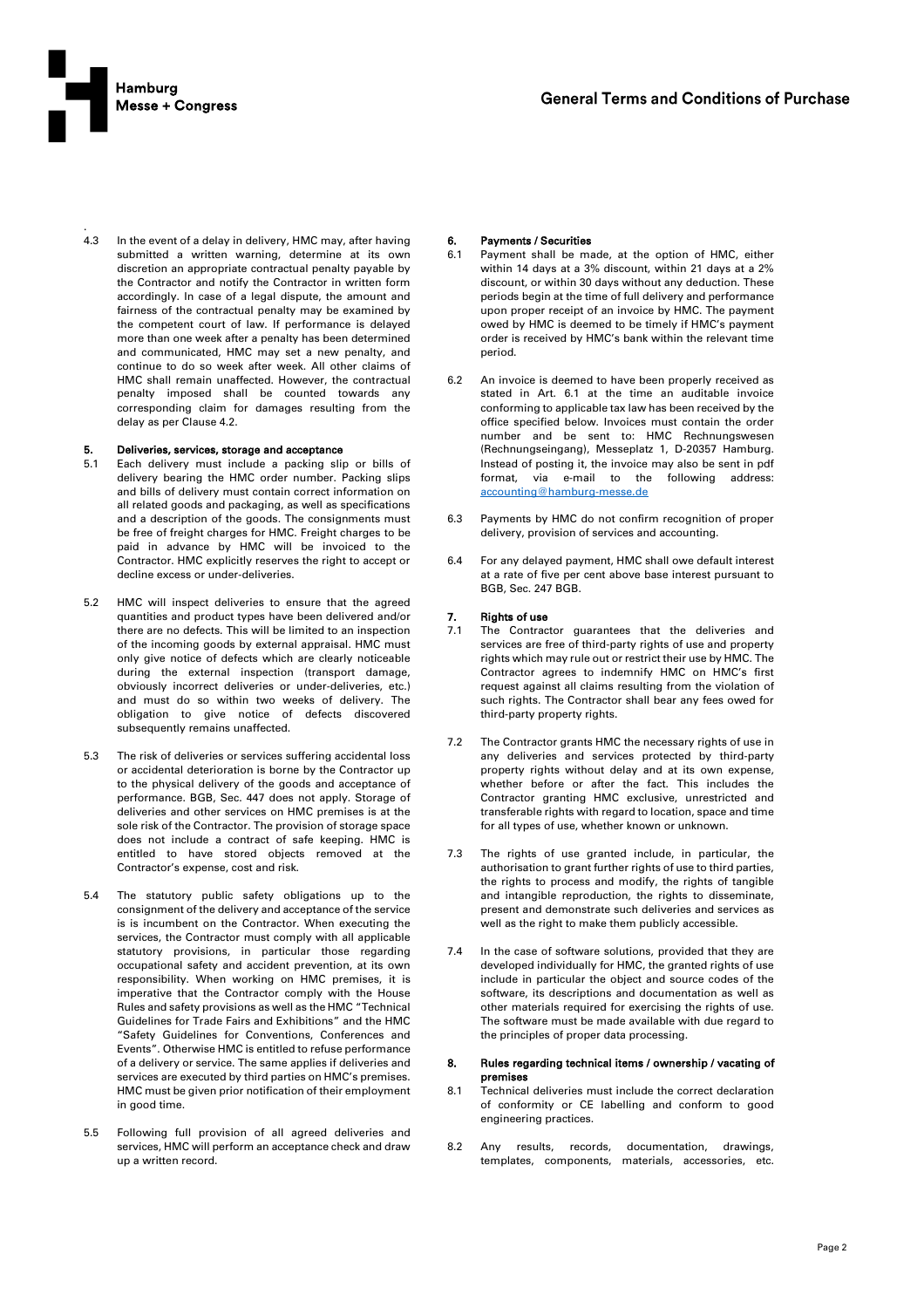

produced or procured by the Contractor on behalf of HMC and all rights therein become the property of HMC and are due and owed to HMC. They must be surrendered to HMC upon request without delay. Otherwise the Contractor shall be liable for any costs which are incurred as a result. The Contractor may use HMC documentation only for the manufacture of products for HMC. The Contractor is prohibited from otherwise marketing such products, making any use of them or making them available to third parties.

- 8.3 The Contractor agrees to store any materials, objects, documents, data, drawings, etc. owned by HMC and handed over to the Contractor by HMC carefully and insure them against fire, theft and other damage at its own expense. These items remain the property of HMC even if they are incorporated into deliveries and services or combined with other materials, objects, documents, data, drawings, etc. The use of HMC's materials, objects, documents, data, drawings, etc. by third parties requires HMC's prior written approval.
- 8.4 All objects, materials, structures and decorations brought in by the Contractor to fulfil HMC orders must be removed completely by the Contractor by the agreed end of their use on HMC premises, and the original, clean condition must be restored. The Contractor bears the costs of so doing as well as all costs of waste disposal as appropriate. The Contractor must ensure that no waste is left behind on HMC premises. Any remaining waste must be disposed of by the Contractor completely and properly. Otherwise HMC shall be entitled to have the waste removed at the Contractor's expense and to invoice the Contractor for the ensuing costs.

#### 9. Assignment / Offsetting and retention

- 9.1 The Contractor may not assign its rights and obligations arising from this contract or transfer them to third parties. Section 354(a) of the German Commercial Code (HGB) remains unaffected.
- 9.2 The Contractor may only have a right of retention in case of undisputed claims or claims established as final and absolute by judicial ruling. The Contractor may not assert any rights of retention arising from other contractual relationships with HMC.
- 9.3 Nor may the Contractor assert any right of retention of materials, objects, documents, data, drawings, etc. of any kind that have been made available to the Contractor or provided to it by HMC in any other way.

#### 10. Disturbance of contractual basis / Force Majeure

- 10.1 To the extent that it is obvious to the Contractor that a particular order is intended for a specific HMC event, the implementation of that event shall be considered as the basis of the contract concluded between HMC and the Contractor pursuant to BGB, Sec. 313.
- 10.2 The basis of the contract shall be deemed as disturbed or no longer in existence if compelling reasons (such as Force Majeure) are present and HMC therefore closes ("shuts down") and/or cancels, relocates and/or postpones ("reschedules") the relevant event (trade fair, exhibition etc.) entirely or in part, and/or changes the duration or any other aspect of the event.

In particular, Force Majeure shall be deemed to have occurred if such compelling circumstances are outside the reasonable influence of the parties to this contract. For example, events such as war, civil war, armed conflict, acts of terrorism, political unrest and/or the use of chemical, biological, or biochemical substances or nuclear energy are deemed to constitute Force Majeure.

- 10.3 Provided that the event is cancelled or shut down as described in Art. 10.2, HMC has the right to withdraw from or rescind the Contract pursuant to BGB, Sec. 313.
- 10.4 If the event is modified otherwise than by cancellation (e.g. by postponement or relocation) pursuant to Section 10.2 above, the Contract shall be deemed as concluded for the modified event. All relevant terms, deadlines and other dates shall be postponed accordingly.

#### 11. Withdrawal by HMC

- In the event that fundamental contractual obligations are breached, HMC is entitled, having allowed additional time and threatened to refuse performance to no avail, to withdraw from the contract in the following cases in particular:
	- a) The services to be provided by the Contractor have not been provided at all or not in time,
	- b) The official permits or licences necessary for fulfilment of the respective order have not been provided,
	- c) The Contractor has violated statutory provisions or official obligations and directives,
	- d) Insolvency proceedings are opened against the assets of the Contractor or the petition to open insolvency proceedings is dismissed for lack of assets.

#### 12. Contractor's guarantee / Contractual penalty

- 12.1 The Contractor guarantees that the performance and/or delivery does not exhibit any defects compromising its value or capabilities, has the agreed or guaranteed quality, is suitable for the use specified in the order, is consistent with good engineering practices, complies with applicable statutory provisions, technical guidelines and specifications, safety requirements and occupational health and accident-prevention provisions, and is free of third-party rights. The Contractor agrees to indemnify HMC against any third-party rights. This obligation of indemnification additionally includes any costs of formal cease-and-desist warnings, court costs, and costs of legal proceedings.
- 12.2 If the Contractor fails to comply with an obligation to provide supplementary performance within an appropriate time limit set by HMC, HMC may rectify the defect itself or demand compensation from the Contractor for the necessary expenses incurred, including an appropriate advance payment. If supplementary performance by the Contractor fails or HMC finds it to be unacceptable, in particular due to special urgency, danger to operational safety, or the imminent risk of disproportionate damage, no time limit needs to be set. The Contractor shall be given prior notification of any selfrectification where possible.
- 12.3 In the event of the Contractor's failure to render performance according to this Contract, HMC may set at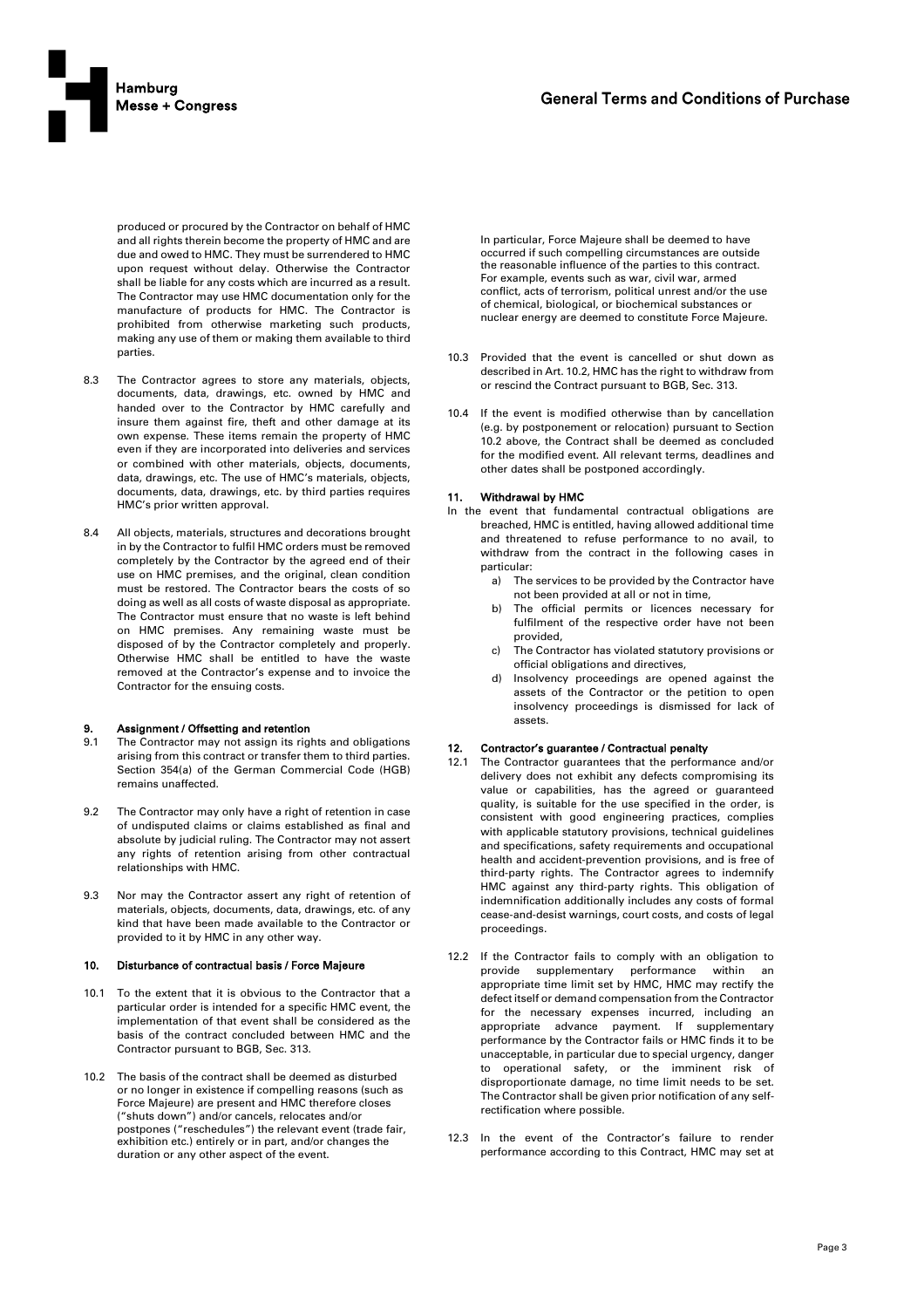

its own discretion, and submit to the Contractor in written form, an appropriate contractual penalty payable by the Contractor, the amount and fairness of which may be examined by the competent court of law in case of a legal dispute, unless such failed performance is beyond the Contractor's control. The assertion of additional claims by HMC, in particular claims for further damages, remains unaffected. However, any contractual penalty imposed will be counted towards a corresponding claim for damages. If HMC accepts the delivery or service, the contractual penalty may be asserted provided that HMC expressly reserves its right to do so towards the Contractor within 10 calendar days, counted from the date of acceptance. In the case of partial deliveries / performance HMC reserves the right to assert the contractual penalty until final payment has been made.

#### 13. Liability

- 13.1 The Contractor is liable for all damages suffered by HMC that have been caused by the Contractor, its vicarious agents and suppliers or any other third party in connection with the fulfilment of the contract or order. Any damage must be reported promptly to HMC and, where applicable, to the police.
- 13.2 The Contractor is liable for returning all surfaces, spaces and objects (including devices, keys and systems) provided by HMC in perfect condition and in the correct quantity.
- 13.3 The Contractor is not entitled to make any claims for damages against HMC, other than claims for injury to life, limb or health or for damages arising from breach of fundamental contractual obligations ("cardinal obligations"), as well as liability for any other damage caused by HMC's intentional violation or gross negligence of its duties. Cardinal Obligations are obligations which must be fulfilled to achieve the objective of the Contract. To the extent that HMC violates material contractual obligations, HMC's liability is limited to foreseeable damage that can typically be expected to occur under this Contract, provided that such damage was caused by simple negligence, unless the Contractor's claims for damages arise from injury to life, limb or health.
- 13.4 To the extent that HMC has acted fraudulently or has given a guarantee of the condition of one of its deliverables, the limitations of liability specified in Art. 13.3 do not apply. The same applies if HMC and the Contractor have entered into an agreement about the condition of one of HMC's deliverables. The relevant requirements of the German Product Liability Act remain unaffected.
- 13.5 To the extent that HMC's liability is excluded or limited under the provisions of these General Terms And Conditions Of Purchase, the same applies for HMC's vicarious agents.

## 14. Statute of limitations

The statutes of limitation apply unless anything to the contrary has been explicitly agreed in the order. If a delivery item is completely replaced or delivered at a later stage, the statute of limitations begins again. If a delivery item is partially replaced or delivered at a later stage, the above applies to the replaced or subsequently delivered parts. The statute of limitations does not restart if the

Contractor discernibly acts without recognising its obligation to rectify defects.

#### 15. Obligation to maintain confidentiality

- 15.1 The Contractor agrees to treat any information to which it becomes privy through and in relation to the cooperation between the parties as confidential and undertakes not to disclose such information to third parties, even after termination of the contract. This does not apply if the information is publicly accessible and/or if there is a legal obligation to disclose it. HMC may set an appropriate contractual penalty for each violation of any of the obligations specified in this Art. 15.1; to this extent the obligations pursuant to Art. 12.3, sentence 1 to 3 apply mutatis mutandis.
- 15.2 Any information, tools, data-processing systems and other devices made available may only be used for the execution of the order. Any other use, for example for the Contractor's own purposes, is prohibited.
- Disclosure of the existing business relationship with HMC is prohibited unless HMC has given its prior written approval. The same applies to the publication of any data related to this contractual relationship. Art. 15.1, last sentence applies mutatis mutandis.

#### 16. Data privacy

- 16.1 The Contractor agrees to comply with all data privacy provisions as amended from time to time. The Contractor must instruct all employees on the applicable data protection provisions and place them under obligation to comply with data secrecy and confidentiality. These declarations of consent shall be submitted to HMC or its data protection officers upon request.
- 16.2 The Contractor's data will be processed by HMC for conducting the business relationship according to the provisions of the current versions of the General Data Protection Regulation (DSGVO), the new German Federal Data Protection Act (BDSG-neu) and the German Telecommunications Act (TKG). The personally identifiable data must under no circumstances be passed on to a third party.
- 16.3 To the extent that the Contractor's personally identifiable data are concerned, the Contractor has a right to access, rectify, cancel and block its personal data. If the Contractor wishes to erase its personally identifiable data stored by HMC, this request shall be complied with immediately, provided that the data is not required for contract performance and/or erasure of the data does not conflict with any documentation or retention requirements.

The Contractor may object at any time to its data being used for the purposes indicated above, or revoke any consent previously given, by sending an appropriate email to: datenschutz@hamburg-messe.de.

The Contractor may find further information on data privacy in the HMC Data Privacy Policy at http://hamburgmesse.de/datenschutz. The HMC data protection officer may be reached at the same address.

16.4 If personal data are processed by the Contractor on behalf of HMC, the latest version of HMC's annex "Agreement for order processing according to DSGVO, Article 28 applies. In cases of doubt, the HMC's operational data protection officer should be contacted.